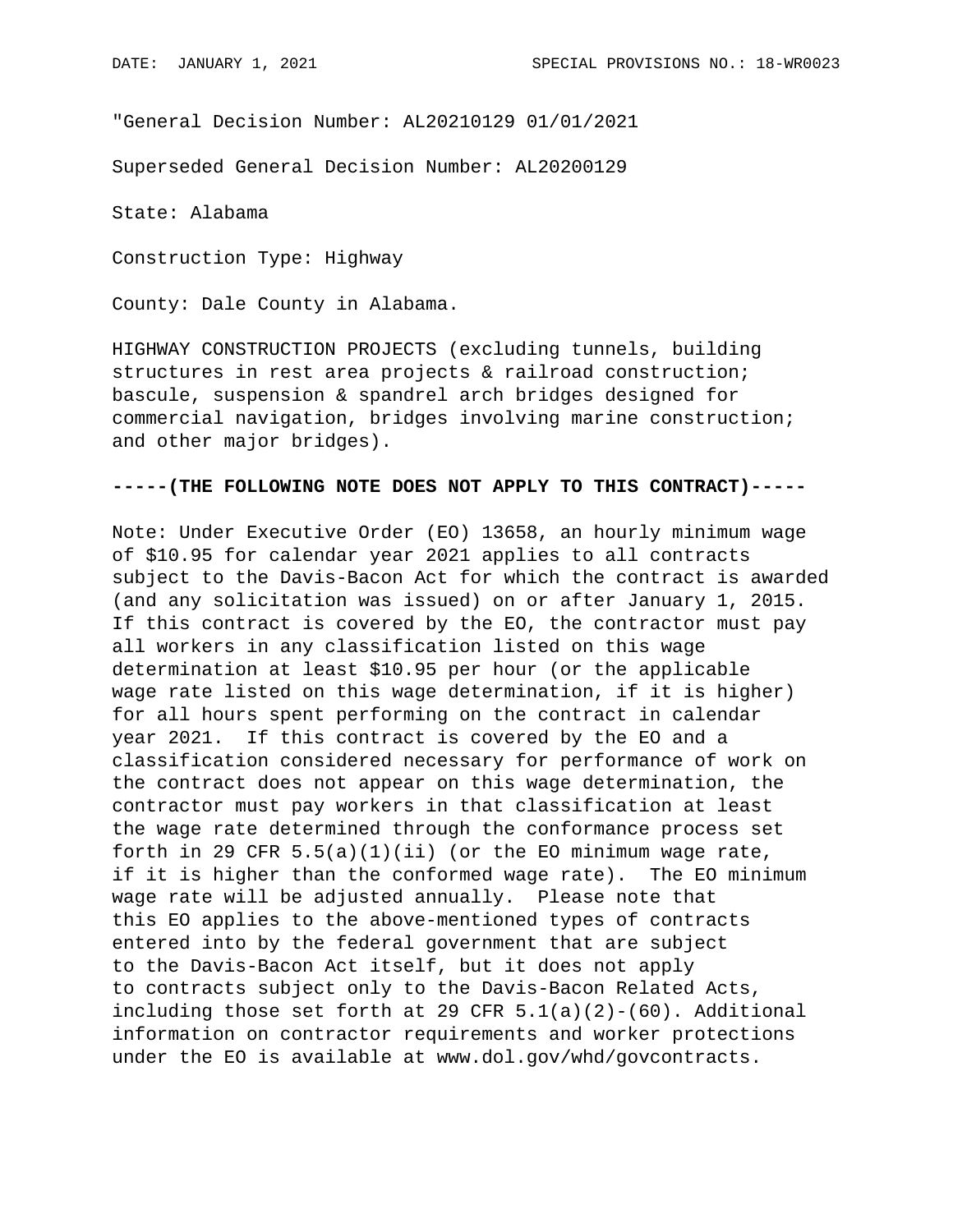| Modification Number | Publication Date |  |
|---------------------|------------------|--|
|                     | 01/01/2021       |  |

SUAL2019-008 11/13/2019

|                                                                                    | Rates | Fringes |
|------------------------------------------------------------------------------------|-------|---------|
| CARPENTER (Form Work Only)\$ 15.34                                                 |       | 0.00    |
| CEMENT MASON/CONCRETE FINISHER\$ 13.71                                             |       | 0.00    |
| ELECTRICIAN\$ 20.41                                                                |       | 7.49    |
| HIGHWAY/PARKING LOT STRIPING:<br>Operator (Striping Machine)\$ 19.48               |       | 0.00    |
| IRONWORKER, REINFORCING\$ 16.28                                                    |       | 0.00    |
| LABORER GRADE CHECKER\$ 15.89                                                      |       | 0.00    |
| LABORER: Asphalt, Includes<br>Raker, Shoveler, Spreader and<br>Distributor\$ 14.11 |       | 0.00    |
|                                                                                    |       |         |
| LABORER: Common or General\$ 11.29                                                 |       | 0.00    |
| LABORER: Mason Tender -<br>Cement/Concrete\$ 15.44                                 |       | 0.00    |
| OPERATOR: Asphalt Spreader\$ 15.65                                                 |       | 0.00    |
| OPERATOR:<br>Backhoe/Excavator/Trackhoe\$ 15.64                                    |       | 0.00    |
| Broom/Sweeper\$ 11.37<br>OPERATOR:                                                 |       | 0.00    |
| Bulldozer\$ 16.59<br>OPERATOR:                                                     |       | 0.00    |
| Crane\$ 22.37<br>OPERATOR:                                                         |       | 0.00    |
| Distributor\$ 15.10<br>OPERATOR:                                                   |       | 0.00    |
| $Grader/Blade \ldots$ . \$ 17.22<br>OPERATOR:                                      |       | 0.00    |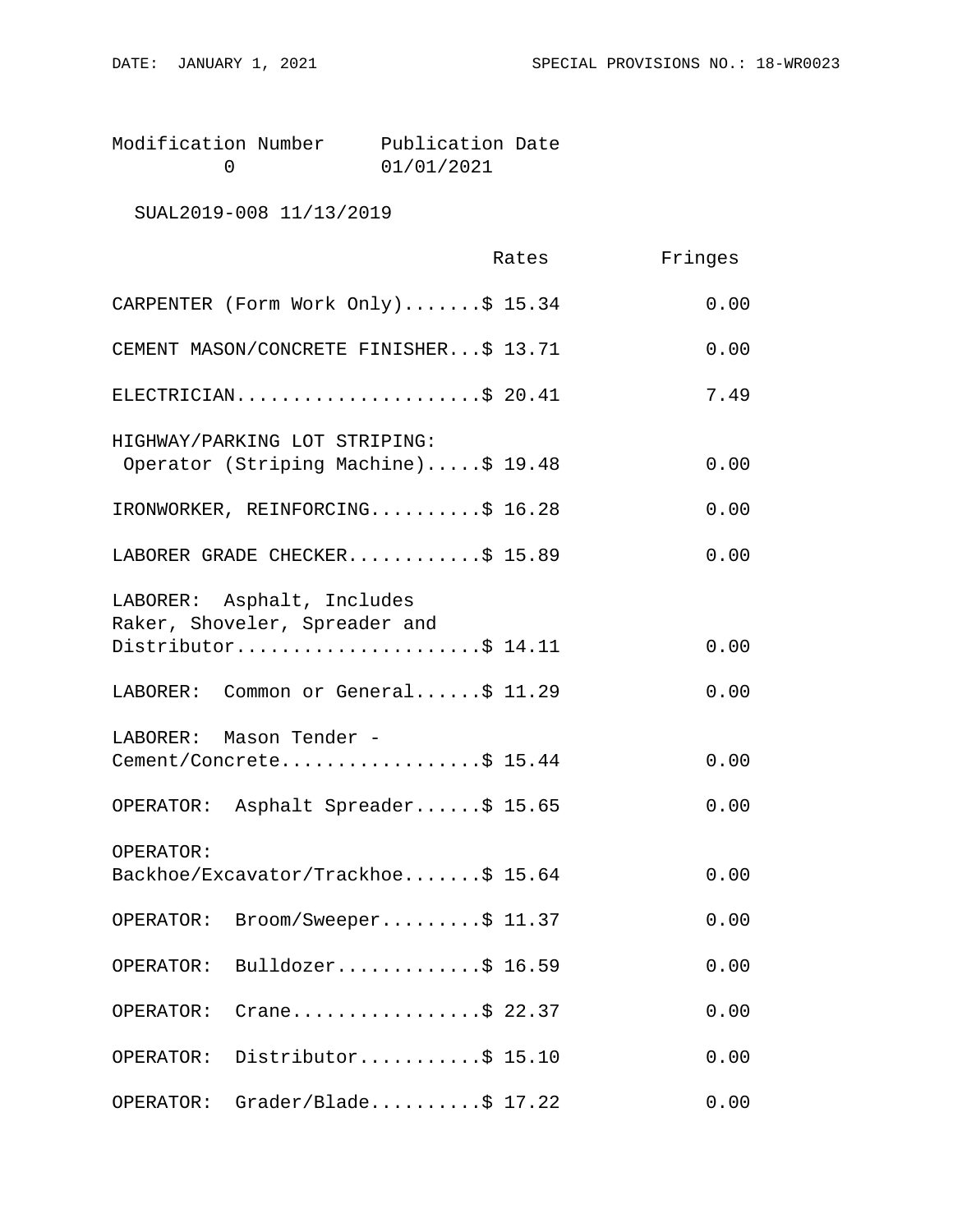|                                                            | $OPERATOR: Loader.$ 5 14.12                                   |                 | 0.00 |  |  |
|------------------------------------------------------------|---------------------------------------------------------------|-----------------|------|--|--|
|                                                            | OPERATOR: Mechanic\$ 17.97                                    |                 | 0.00 |  |  |
|                                                            | OPERATOR: Milling Machine\$ 15.54                             |                 | 0.00 |  |  |
|                                                            | OPERATOR: Paver (Asphalt,<br>Aggregate, and Concrete)\$ 17.01 |                 | 0.00 |  |  |
|                                                            | OPERATOR: Roller\$ 13.66                                      |                 | 0.00 |  |  |
|                                                            | TRAFFIC CONTROL: Flagger\$ 14.35                              |                 | 0.00 |  |  |
| TRAFFIC CONTROL:<br>Laborer-Cones/<br>Barricades/Barrels - |                                                               |                 |      |  |  |
|                                                            | Setter/Mover/Sweeper\$ 13.14                                  |                 | 0.00 |  |  |
|                                                            | TRUCK DRIVER: Dump Truck\$ 14.22                              |                 | 0.00 |  |  |
|                                                            | TRUCK DRIVER: Flatbed Truck\$ 15.72                           |                 | 0.00 |  |  |
|                                                            | TRUCK DRIVER: Lowboy Truck\$ 15.88                            |                 | 0.00 |  |  |
|                                                            | TRUCK DRIVER: Water Truck\$ 12.95<br>----------------         | --------------- | 0.00 |  |  |
|                                                            |                                                               |                 |      |  |  |

WELDERS - Receive rate prescribed for craft performing operation to which welding is incidental.

================================================================

Note: Executive Order (EO) 13706, Establishing Paid Sick Leave for Federal Contractors applies to all contracts subject to the Davis-Bacon Act for which the contract is awarded (and any solicitation was issued) on or after January 1, 2017. If this contract is covered by the EO, the contractor must provide employees with 1 hour of paid sick leave for every 30 hours they work, up to 56 hours of paid sick leave each year. Employees must be permitted to use paid sick leave for their own illness, injury or other health-related needs, including preventive care; to assist a family member (or person who is like family to the employee) who is ill, injured, or has other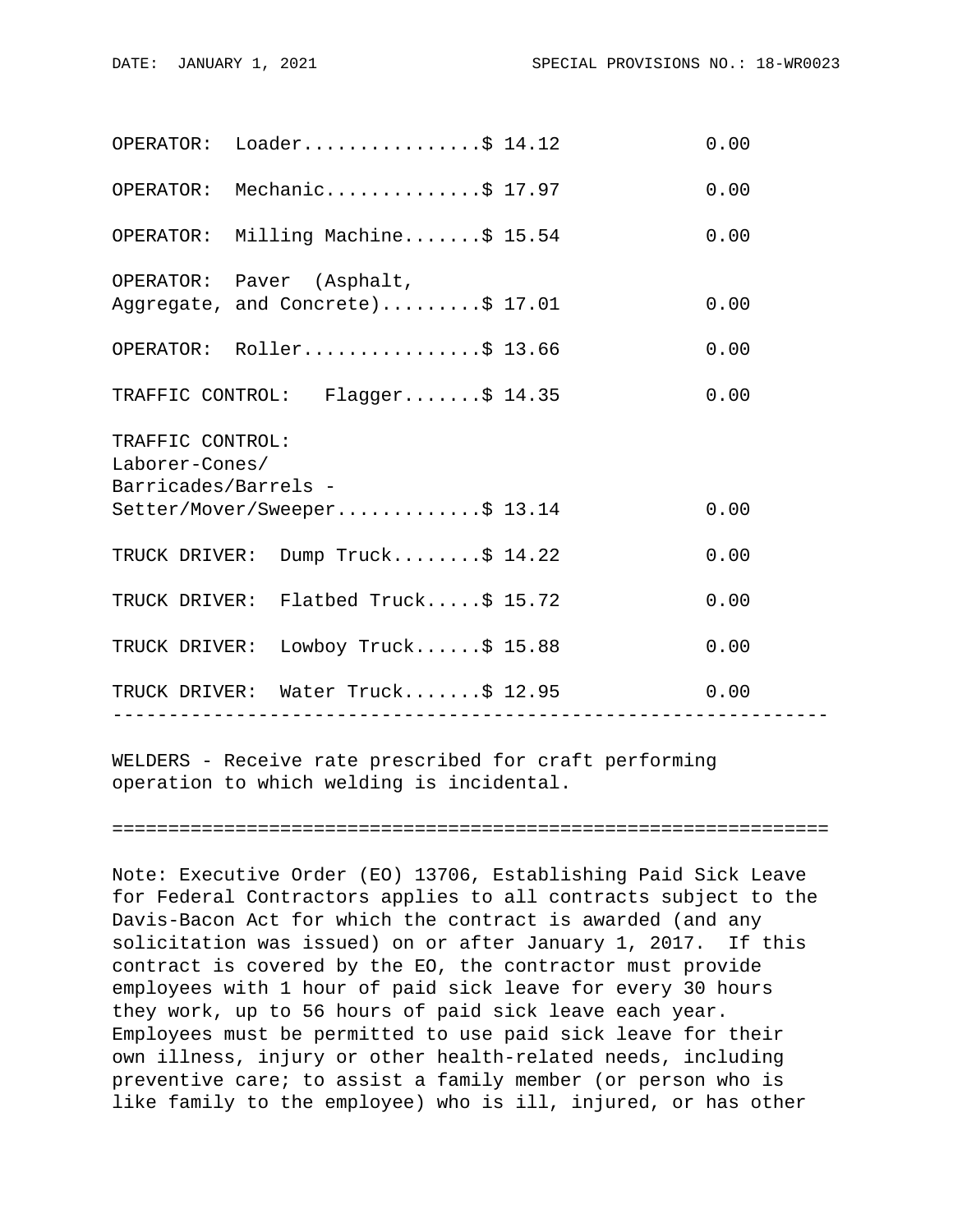health-related needs, including preventive care; or for reasons resulting from, or to assist a family member (or person who is like family to the employee) who is a victim of, domestic violence, sexual assault, or stalking. Additional information on contractor requirements and worker protections under the EO is available at www.dol.gov/whd/govcontracts.

Unlisted classifications needed for work not included within the scope of the classifications listed may be added after award only as provided in the labor standards contract clauses (29CFR 5.5 (a) (1) (ii)).

----------------------------------------------------------------

The body of each wage determination lists the classification and wage rates that have been found to be prevailing for the cited type(s) of construction in the area covered by the wage determination. The classifications are listed in alphabetical order of ""identifiers"" that indicate whether the particular rate is a union rate (current union negotiated rate for local), a survey rate (weighted average rate) or a union average rate (weighted union average rate).

Union Rate Identifiers

A four-letter classification abbreviation identifier enclosed in dotted lines beginning with characters other than ""SU"" or ""UAVG"" denotes that the union classification and rate were prevailing for that classification in the survey. Example: PLUM0198-005 07/01/2014. PLUM is an abbreviation identifier of the union which prevailed in the survey for this classification, which in this example would be Plumbers. 0198 indicates the local union number or district council number where applicable, i.e., Plumbers Local 0198. The next number, 005 in the example, is an internal number used in processing the wage determination. 07/01/2014 is the effective date of the most current negotiated rate, which in this example is July 1, 2014.

Union prevailing wage rates are updated to reflect all rate changes in the collective bargaining agreement (CBA) governing this classification and rate.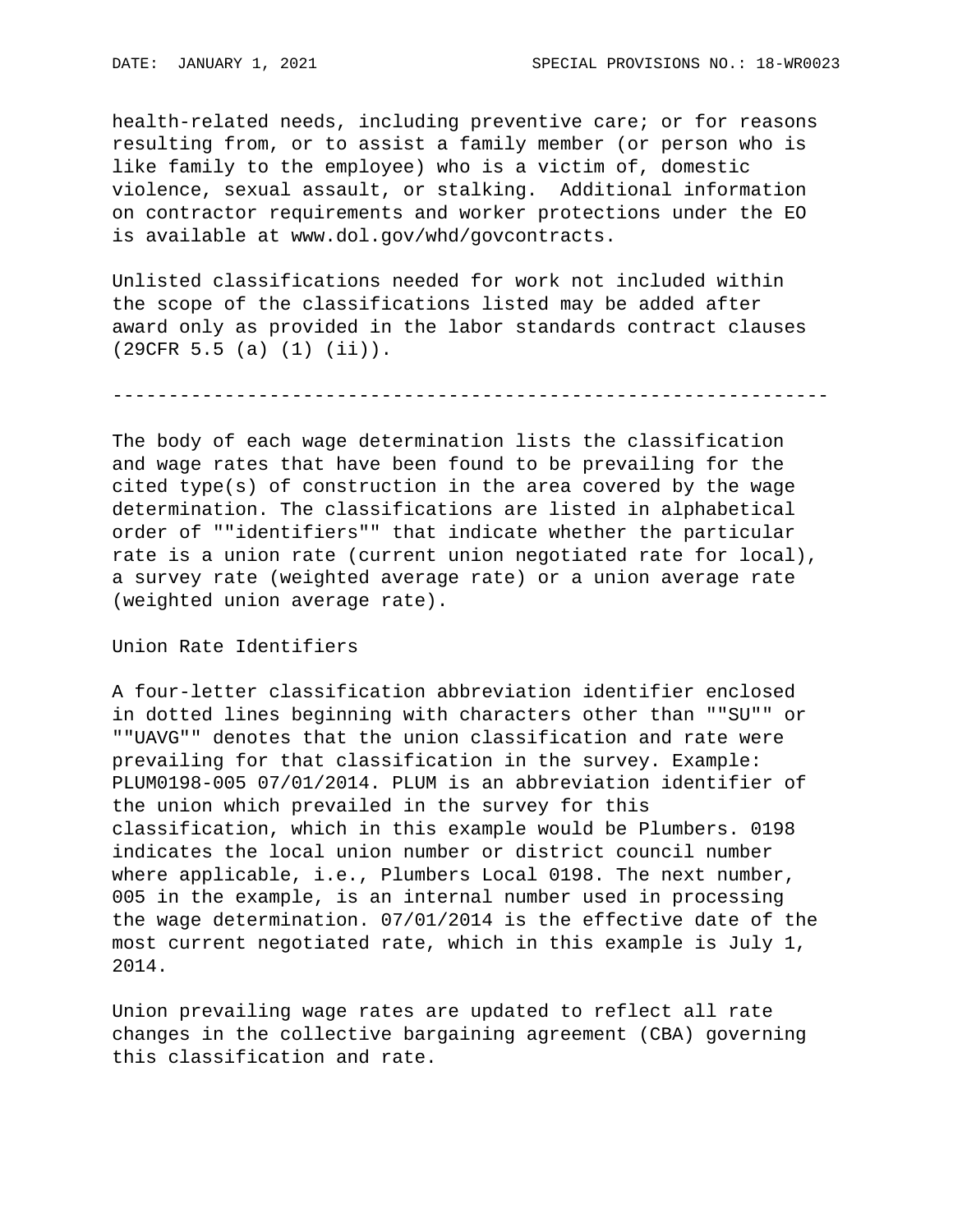Survey Rate Identifiers

Classifications listed under the ""SU"" identifier indicate that no one rate prevailed for this classification in the survey and the published rate is derived by computing a weighted average rate based on all the rates reported in the survey for that classification. As this weighted average rate includes all rates reported in the survey, it may include both union and non-union rates. Example: SULA2012-007 5/13/2014. SU indicates the rates are survey rates based on a weighted average calculation of rates and are not majority rates. LA indicates the State of Louisiana. 2012 is the year of survey on which these classifications and rates are based. The next number, 007 in the example, is an internal number used in producing the wage determination. 5/13/2014 indicates the survey completion date for the classifications and rates under that identifier.

Survey wage rates are not updated and remain in effect until a new survey is conducted.

Union Average Rate Identifiers

Classification(s) listed under the UAVG identifier indicate that no single majority rate prevailed for those classifications; however, 100% of the data reported for the classifications was union data. EXAMPLE: UAVG-OH-0010 08/29/2014. UAVG indicates that the rate is a weighted union average rate. OH indicates the state. The next number, 0010 in the example, is an internal number used in producing the wage determination. 08/29/2014 indicates the survey completion date for the classifications and rates under that identifier.

A UAVG rate will be updated once a year, usually in January of each year, to reflect a weighted average of the current negotiated/CBA rate of the union locals from which the rate is based.

----------------------------------------------------------------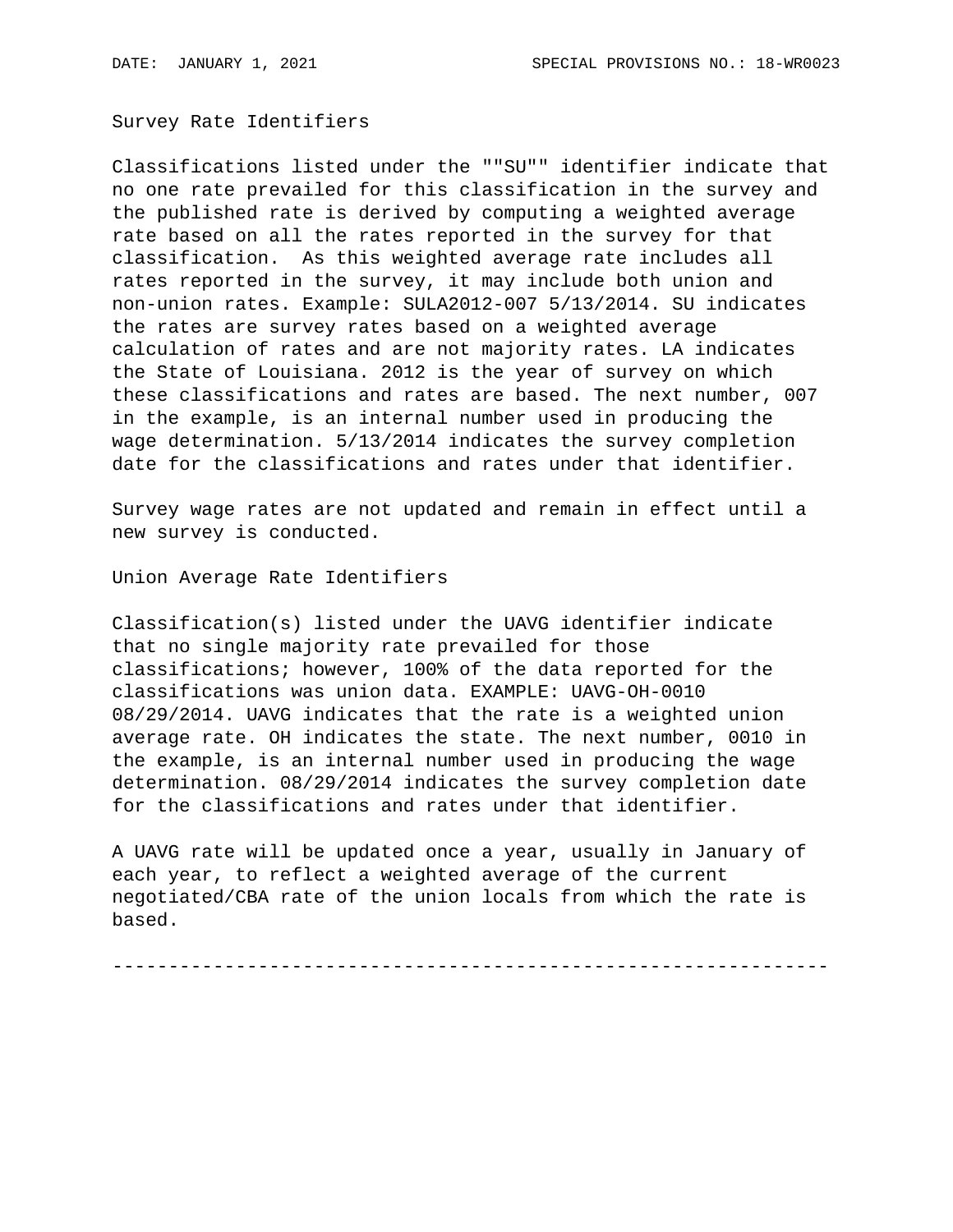## WAGE DETERMINATION APPEALS PROCESS

1.) Has there been an initial decision in the matter? This can be:

- \* an existing published wage determination
- \* a survey underlying a wage determination
- \* a Wage and Hour Division letter setting forth a position on a wage determination matter
- \* a conformance (additional classification and rate) ruling

On survey related matters, initial contact, including requests for summaries of surveys, should be with the Wage and Hour Regional Office for the area in which the survey was conducted because those Regional Offices have responsibility for the Davis-Bacon survey program. If the response from this initial contact is not satisfactory, then the process described in 2.) and 3.) should be followed.

With regard to any other matter not yet ripe for the formal process described here, initial contact should be with the Branch of Construction Wage Determinations. Write to:

> Branch of Construction Wage Determinations Wage and Hour Division U.S. Department of Labor 200 Constitution Avenue, N.W. Washington, DC 20210

2.) If the answer to the question in 1.) is yes, then an interested party (those affected by the action) can request review and reconsideration from the Wage and Hour Administrator (See 29 CFR Part 1.8 and 29 CFR Part 7). Write to:

> Wage and Hour Administrator U.S. Department of Labor 200 Constitution Avenue, N.W. Washington, DC 20210

The request should be accompanied by a full statement of the interested party's position and by any information (wage payment data, project description, area practice material, etc.) that the requestor considers relevant to the issue.